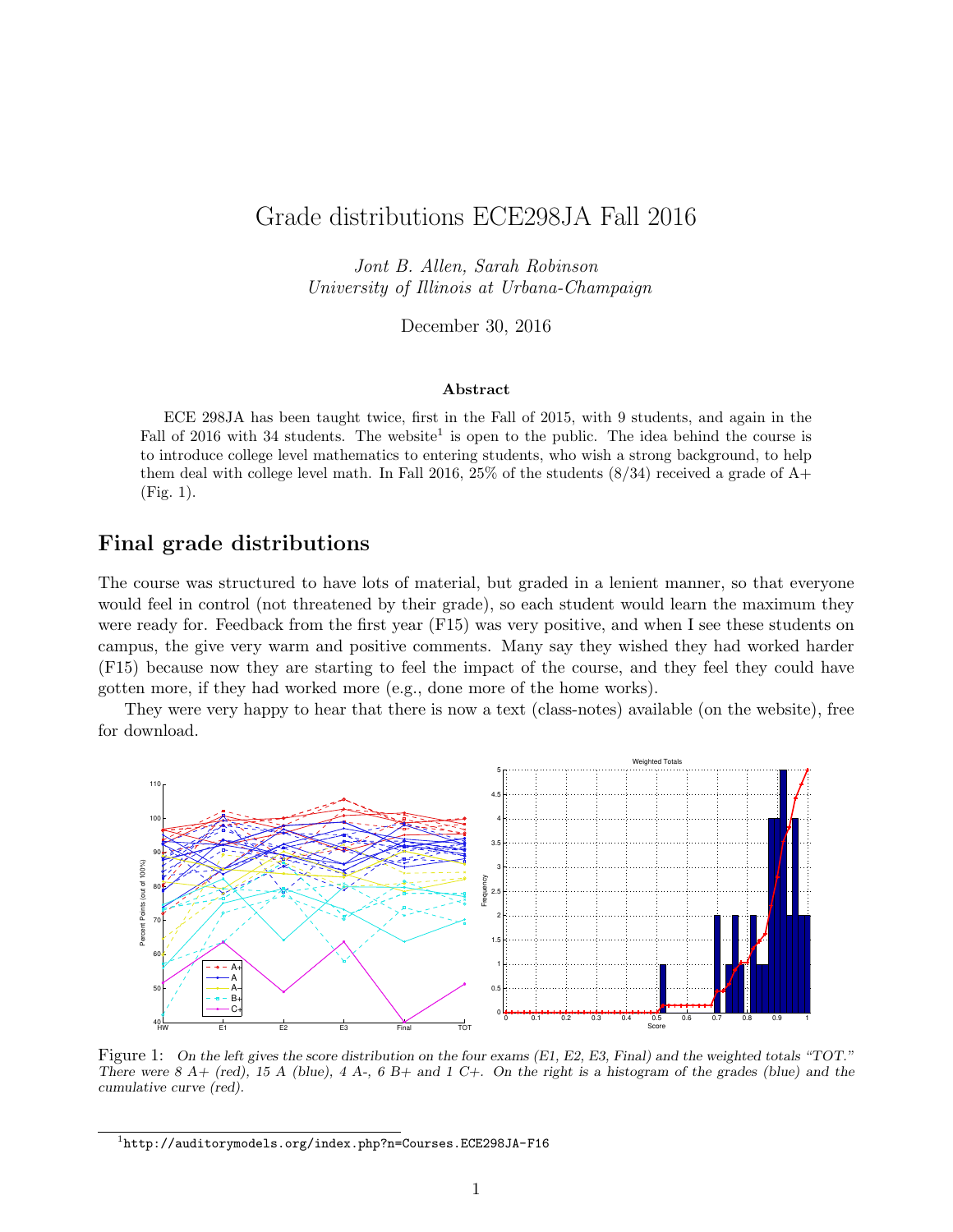

Figure 2: Breakdown of each of the four exams, showing histograms of E1 (upper left) through the Final (lower right).



Figure 3: Breakdown on the final exam: Histogram of final weighted scores, and histograms of the five problems (history, numbers, algebra, scalar and vector calculus).